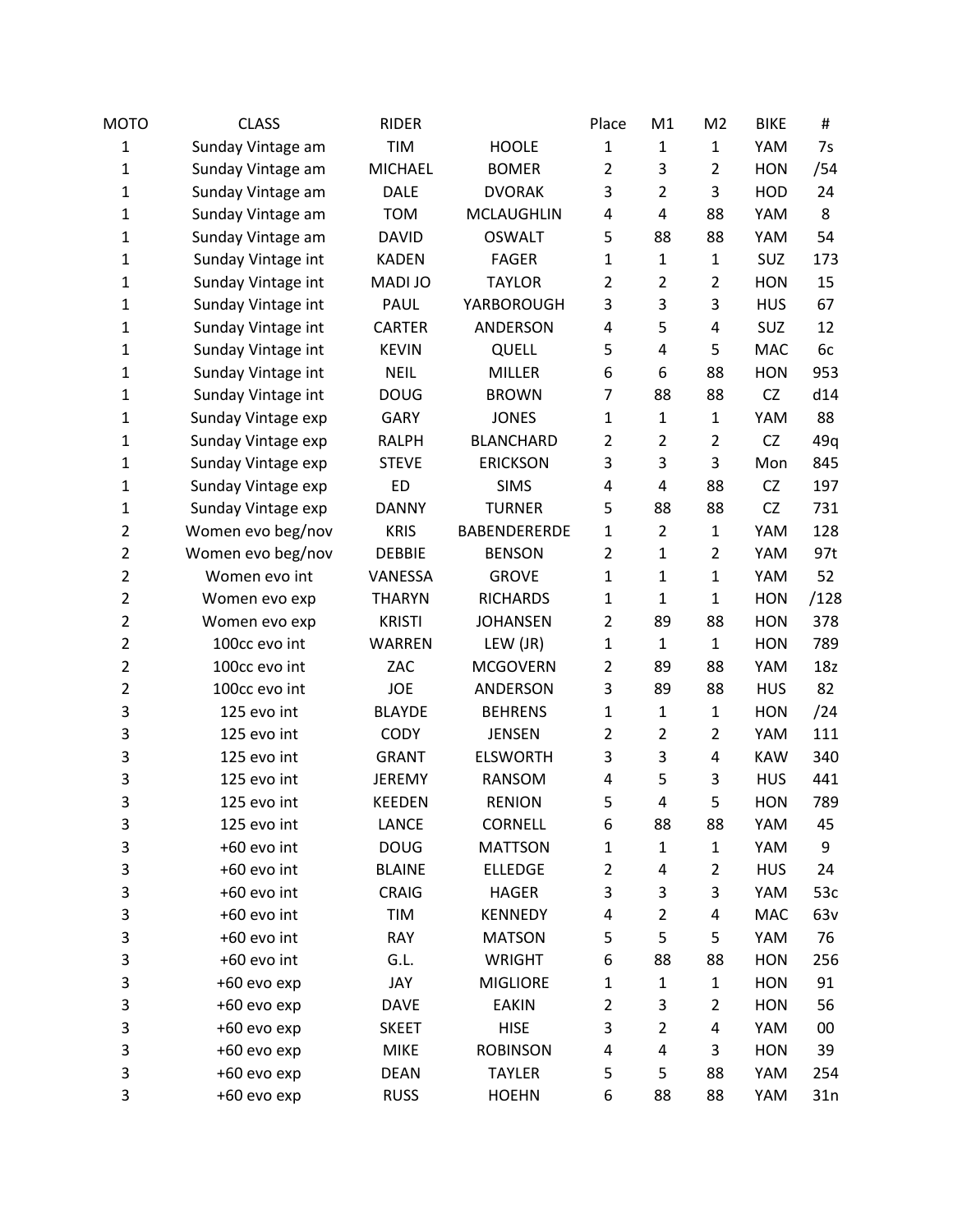| 3 | +60 evo exp          | <b>PETE</b>     | <b>EDMISTEN</b>     | $\overline{7}$ | 88             | 88             | YAM        | 93              |
|---|----------------------|-----------------|---------------------|----------------|----------------|----------------|------------|-----------------|
| 3 | +60 evo exp          | <b>DOUG</b>     | <b>RIDDLE</b>       | 8              | 88             | 88             | <b>HON</b> | 70              |
| 3 | Trans-Am exp         | <b>BOBBY</b>    | <b>GRAVELY</b>      | $\mathbf{1}$   | $\overline{2}$ | $\mathbf{1}$   | <b>HON</b> | 95              |
| 3 | Trans-Am exp         | RYLEE           | ANDREWS             | $\overline{2}$ | $\mathbf{1}$   | 88             | YAM        | 11x             |
| 3 | +70 evo exp          | <b>DAVID</b>    | SMEAD               | $\mathbf{1}$   | 88             | 88             | <b>HUS</b> | 148             |
| 4 | 250 evo beg/nov      | <b>JERRY</b>    | <b>MEYERS</b>       | $\mathbf{1}$   | $\mathbf{1}$   | $\mathbf{1}$   | YAM        | 188             |
| 4 | 250 evo beg/nov      | LUKE            | <b>CHASE</b>        | $\overline{2}$ | $\overline{2}$ | $\overline{2}$ | <b>HUS</b> | 18              |
| 4 | 250 evo beg/nov      | <b>TROY</b>     | <b>COBBLEY</b>      | 3              | 4              | 3              | <b>HON</b> | 36v             |
| 4 | 250 evo beg/nov      | WARREN          | <b>CHASE</b>        | 4              | 3              | 5              | <b>HUS</b> | 181             |
| 4 | 250 evo beg/nov      | <b>PATRICK</b>  | <b>HOWLAND</b>      | 5              | 6              | 4              | SUZ        | 13              |
| 4 | 250 evo beg/nov      | <b>ED</b>       | CASSADY             | 6              | 5              | 6              | <b>KAW</b> | 43              |
| 4 | 250 evo beg/nov      | <b>RICK</b>     | <b>FIELD</b>        | 7              | 7              | 7              | <b>HUS</b> | 26 <sub>t</sub> |
| 4 | 4-stroke evo beg/nov | ERIC            | <b>STOOTHOFF</b>    | $\mathbf{1}$   | $\mathbf{1}$   | 1              | <b>HON</b> | 61              |
| 5 | +50 evo exp          | <b>TERRY</b>    | CUNNINGHAM          | $\mathbf{1}$   | $\mathbf{1}$   | 1              | <b>HUS</b> | $\sqrt{7}$      |
| 5 | +50 evo exp          | <b>TONY</b>     | <b>FOX</b>          | $\overline{2}$ | $\overline{2}$ | 3              | <b>HON</b> | 75              |
| 5 | +50 evo exp          | JAY             | <b>MIGLIORE</b>     | 3              | 4              | $\overline{2}$ | <b>HON</b> | 91              |
| 5 | +50 evo exp          | KELLY           | <b>RAMBO</b>        | 4              | 4              | 4              | <b>MAC</b> | 26              |
| 5 | +50 evo exp          | <b>MIKE</b>     | <b>MELTON</b>       | 5              | 3              | 6              | <b>HUS</b> | $\overline{7}$  |
| 5 | +50 evo exp          | <b>RICH</b>     | <b>MERRITT</b>      | 6              | 5              | 5              | SUZ        | 21m             |
| 5 | +50 evo exp          | <b>ROBB</b>     | <b>MESECHEN</b>     | 7              | 6              | 8              | <b>HUS</b> | 14x             |
| 5 | +50 evo exp          | <b>STEVE</b>    | <b>MILES</b>        | 8              | 8              | 10             | YAM        | 805             |
| 5 | +50 evo exp          | KIM             | <b>RAMBO</b>        | 9              | 10             | 9              | MAC        | 53              |
| 5 | +50 evo exp          | <b>MIKE</b>     | <b>DOUGHERTY</b>    | 10             | $\overline{7}$ | 12             | <b>HON</b> | 13              |
| 5 | +50 evo exp          | <b>RANDY</b>    | <b>HUBBARD</b>      | 11             | 14             | $\overline{7}$ | <b>HON</b> | 571             |
| 5 | +50 evo exp          | <b>ED</b>       | <b>SCHANDL</b>      | 12             | 11             | 11             | <b>HON</b> | 777             |
| 5 | +50 evo exp          | <b>ROB</b>      | <b>LOTHROP</b>      | 13             | 9              | 13             | YAM        | 42              |
| 5 | +50 evo exp          | <b>DAN</b>      | <b>CUNHA</b>        | 14             | 12             | 88             | MAC        | 5               |
| 5 | +50 evo exp          | <b>DALLAS</b>   | <b>NYBLOD</b>       | 15             | 13             | 88             | YAM        | 2y              |
| 5 | +50 evo exp          | PAUL            | <b>THOMPSON</b>     | 16             | 88             | 88             | <b>HON</b> | 43x             |
| 5 | +50 evo exp          | <b>CLARK</b>    | <b>JONES</b>        | 17             | 88             | 88             | CAN        | 68              |
| 5 | +50 evo exp          | <b>CLARENCE</b> | <b>GARDNER</b>      | 18             | 88             | 88             | YAM        | 74              |
| 6 | +50 evo int          | <b>DOUG</b>     | <b>MATTSON</b>      | $\mathbf 1$    | $\mathbf{1}$   | 1              | YAM        | 9               |
| 6 | +50 evo int          | <b>STEVE</b>    | SWANSON             | 2              | 5              | 2              | YAM        | 75              |
| 6 | +50 evo int          | <b>DAVID</b>    | GLASSOW             | 3              | 4              | 3              | <b>HON</b> | 84              |
| 6 | +50 evo int          | <b>MATT</b>     | <b>WITHERSPOON</b>  | 4              | $\overline{2}$ | 5              | YAM        | 274             |
| 6 | +50 evo int          | <b>JEFF</b>     | <b>YOUNG</b>        | 5              | 6              | 4              | YAM        | 4x              |
| 6 | +50 evo int          | <b>JEFF</b>     | <b>MCCLAIN</b>      | 6              | 3              | 10             | <b>HON</b> | 671             |
| 6 | +50 evo int          | <b>TERRY</b>    | <b>WILLIAMS</b>     | 7              | 7              | 8              | <b>HUS</b> | 6               |
| 6 | +50 evo int          | <b>WILL</b>     | CARMAN              | 8              | 9              | 7              | SUZ        | 314             |
| 6 | +50 evo int          | RAY             | <b>HEIGHES</b>      | 9              | 14             | 6              | YAM        | 17y             |
| 6 | +50 evo int          | JAN             | <b>BABENDERERDE</b> | 10             | 11             | 9              | YAM        | 612             |
| 6 | +50 evo int          | ED              | <b>BARNOWSKI</b>    | 11             | 8              | 16             | YAM        | 62r             |
| 6 | +50 evo int          | <b>DAVID</b>    | ANDERSON            | 12             | 10             | 15             | SUZ        | 17              |
| 6 | +50 evo int          | <b>FRITZ</b>    | <b>GUENTHER</b>     | 13             | 16             | 11             | <b>MAC</b> | 22t             |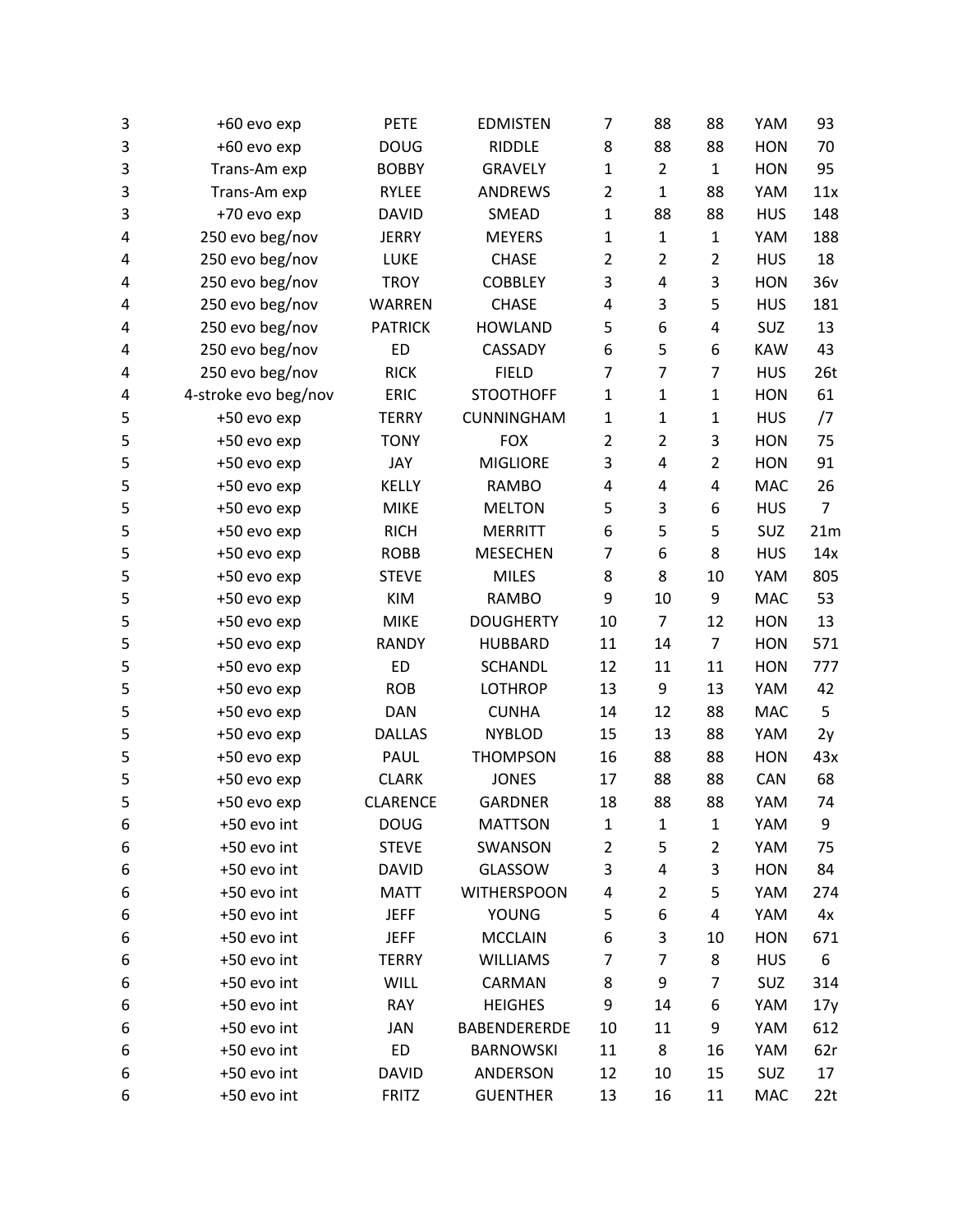| 6              | +50 evo int     | <b>KEVIN</b>  | <b>COOLEY</b>    | 14             | 15             | 12             | SUZ        | 13         |
|----------------|-----------------|---------------|------------------|----------------|----------------|----------------|------------|------------|
| 6              | +50 evo int     | <b>WYATT</b>  | <b>FOSS</b>      | 15             | 12             | 17             | YAM        | 61         |
| 6              | +50 evo int     | <b>JOE</b>    | <b>TOOLIS</b>    | 16             | 17             | 13             | MAC        | 16         |
| 6              | +50 evo int     | <b>JEFF</b>   | <b>CONNER</b>    | 17             | 18             | 14             | MAC        | 54         |
| 6              | +50 evo int     | <b>SPIKE</b>  | <b>UNRUH</b>     | 18             | 13             | 88             | YAM        | 111        |
| 6              | +50 evo int     | <b>WILLIE</b> | <b>PARRISH</b>   | 19             | 19             | 88             | YAM        | 12         |
| 6              | +50 evo int     | <b>JOE</b>    | <b>HARRISON</b>  | 20             | 20             | 88             | <b>HUS</b> | 5          |
| 6              | +50 evo int     | <b>MIKE</b>   | <b>MCGREGOR</b>  | 21             | 88             | 88             | YAM        | 83         |
| 6              | +50 evo int     | LANCE         | <b>CORNELL</b>   | 22             | 88             | 88             | <b>HUS</b> | 45         |
| 6              | +50 evo int     | <b>KRISTI</b> | <b>JOHANSEN</b>  | 23             | 89             | 88             | <b>HON</b> | 378        |
| 6              | +50 evo int     | <b>AARON</b>  | <b>HENSLEY</b>   | 24             | 89             | 88             | MAC        | 34w        |
| 7              | +50 evo beg/nov | LANCE         | <b>DANIELS</b>   | $\mathbf 1$    | $\mathbf{1}$   | $\overline{2}$ | <b>HUS</b> | 14         |
| $\overline{7}$ | +50 evo beg/nov | <b>ERIC</b>   | <b>STOOTHOFF</b> | $\overline{2}$ | 4              | 3              | <b>HON</b> | 61         |
| $\overline{7}$ | +50 evo beg/nov | <b>BILLY</b>  | <b>WINKER</b>    | 3              | 3              | $\overline{7}$ | YAM        | 19v        |
| 7              | +50 evo beg/nov | <b>SEAN</b>   | <b>CHASE</b>     | 4              | $\overline{2}$ | 8              | <b>HUS</b> | 9          |
| 7              | +50 evo beg/nov | <b>TROY</b>   | <b>COBBLEY</b>   | 5              | 10             | 1              | <b>HUS</b> | 36v        |
| 7              | +50 evo beg/nov | <b>MIKE</b>   | <b>BUSTO</b>     | 6              | $\overline{7}$ | 5              | SUZ        | 4t         |
| 7              | +50 evo beg/nov | <b>BOB</b>    | LEAKE            | 7              | 6              | 6              | YAM        | /58        |
| 7              | +50 evo beg/nov | COLMAN        | <b>PARRISH</b>   | 8              | 5              | 9              | <b>HUS</b> | 17         |
| 7              | +50 evo beg/nov | <b>MARK</b>   | <b>CORREA</b>    | 9              | 8              | 11             | YAM        | <b>951</b> |
| 7              | +50 evo beg/nov | <b>KRIS</b>   | BABENDERERDE     | 10             | 12             | 10             | YAM        | 128        |
| 7              | +50 evo beg/nov | <b>STEVE</b>  | <b>SCHIBIG</b>   | 11             | 88             | 4              | <b>HON</b> | 600        |
| 7              | +50 evo beg/nov | DARRELL       | <b>MCCOY</b>     | 12             | 9              | 88             | YAM        | 168        |
| 7              | +50 evo beg/nov | <b>DAVE</b>   | <b>KOONTZ</b>    | 13             | 11             | 88             | YAM        | 58         |
| 7              | +50 evo beg/nov | DAN           | <b>ROWE</b>      | 14             | 88             | 88             | <b>HUS</b> | 5          |
| 7              | +50 evo beg/nov | <b>DUANE</b>  | <b>DIENER</b>    | 15             | 88             | 88             | <b>MAC</b> | 36w        |
| 8              | Open evo int    | <b>CHRIS</b>  | <b>DUTY</b>      | $\mathbf{1}$   | $\mathbf{1}$   | $\mathbf{1}$   | YAM        | 72         |
| 8              | Open evo int    | WILL          | CARMAN           | $\overline{2}$ | $\overline{2}$ | 4              | SUZ        | 314        |
| 8              | Open evo int    | <b>SEAN</b>   | <b>RIDDLE</b>    | 3              | 5              | 3              | SUZ        | 953        |
| 8              | Open evo int    | <b>AARON</b>  | <b>RUSSEL</b>    | 4              | 4              | 5              | YAM        | 12         |
| 8              | Open evo int    | <b>SHANE</b>  | <b>MEREDITH</b>  | 5              | 3              | 6              | YAM        | 3          |
| 8              | Open evo int    | <b>STEVE</b>  | SWANSON          | 6              | 8              | $\overline{2}$ | YAM        | /75        |
| 8              | Open evo int    | PETE          | <b>HARSIN</b>    | 7              | 6              | 7              | MAC        | /72        |
| 8              | Open evo int    | <b>TOM</b>    | <b>SPISAK</b>    | 8              | 7              | 8              | YAM        | 59t        |
| 8              | Open evo int    | <b>FRITZ</b>  | <b>GUENTHER</b>  | 9              | 88             | 88             | MAC        | 22t        |
| 8              | Open evo exp    | <b>TONY</b>   | <b>FOX</b>       | $\mathbf{1}$   | $\mathbf{1}$   | $\mathbf{1}$   | <b>HON</b> | 75         |
| 8              | Open evo exp    | <b>NATHAN</b> | <b>SCHIBIG</b>   | 2              | 3              | $\overline{2}$ | <b>HON</b> | 600        |
| 8              | Open evo exp    | <b>RICH</b>   | <b>MERRITT</b>   | 3              | $\overline{2}$ | 4              | SUZ        | 21m        |
| 8              | Open evo exp    | <b>CHRIS</b>  | <b>NELSON</b>    | 4              | 88             | 3              | MAC        | 28n        |
| 8              | Open evo exp    | <b>DAN</b>    | <b>CUNHA</b>     | 5              | 4              | 88             | <b>MAC</b> | 5          |
| 8              | Unlimited int   | <b>JASON</b>  | <b>BROGOITTI</b> | $\mathbf{1}$   | 1              | $\mathbf{1}$   | <b>HON</b> | 515        |
| 8              | Unlimited int   | <b>JEFF</b>   | <b>OSBORN</b>    | $\overline{2}$ | 3              | $\overline{2}$ | <b>HON</b> | 60         |
| 8              | Unlimited int   | <b>DAVE</b>   | <b>EPPIG</b>     | 3              | $\overline{2}$ | 3              | <b>HON</b> | 6          |
| 8              | Unlimited int   | <b>TOM</b>    | <b>HALL</b>      | 4              | 88             | 88             | <b>HON</b> | 66         |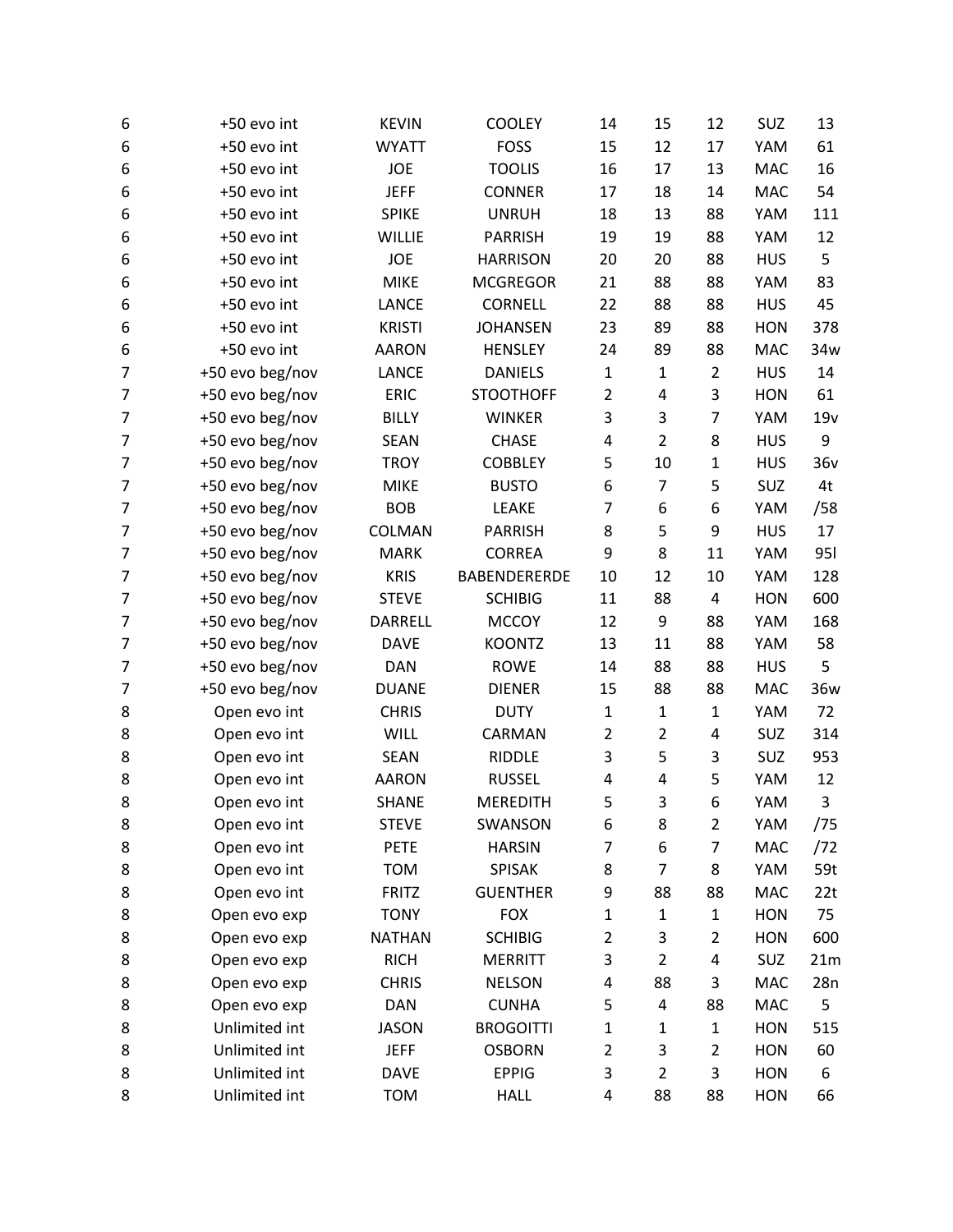| 8  | Unlimited exp        | <b>TYLER</b>    | <b>BLANCHARD</b>  | 1              | $\mathbf{1}$   | 1              | <b>HON</b> | 49             |
|----|----------------------|-----------------|-------------------|----------------|----------------|----------------|------------|----------------|
| 8  | Unlimited exp        | JAY             | <b>MIGLIORE</b>   | $\overline{2}$ | $\overline{2}$ | 88             | <b>HON</b> | 91             |
| 8  | Unlimited exp        | <b>MIKE</b>     | <b>MOHRBACHER</b> | 3              | 3              | 88             | YAM        | 781            |
| 8  | Unlimited exp        | <b>SKEET</b>    | <b>HISE</b>       | 4              | 4              | 88             | YAM        | 00             |
| 8  | Unlimited exp        | JIM             | <b>STEWART</b>    | 5              | 5              | 88             | <b>SUZ</b> | 197            |
| 9  | Unlimited beg/nov    | <b>JERRY</b>    | <b>MEYERS</b>     | 1              | $\mathbf{1}$   | 1              | YAM        | $\mathbf{1}$   |
| 9  | Unlimited beg/nov    | <b>RORY</b>     | <b>DORST</b>      | $\overline{2}$ | $\overline{2}$ | $\overline{2}$ | YAM        | 27             |
| 9  | Unlimited beg/nov    | <b>DAN</b>      | <b>HOLLAND</b>    | 3              | 3              | 3              | YAM        | 57             |
| 9  | 125 evo beg/nov      | SEAN            | <b>CHASE</b>      | $\mathbf{1}$   | $\mathbf{1}$   | $\mathbf{1}$   | <b>HUS</b> | 9              |
| 9  | 125 evo beg/nov      | <b>CHRIS</b>    | <b>SICILIA</b>    | $\overline{2}$ | 89             | 88             | <b>HUS</b> | 321            |
| 9  | Open evo beg/nov     | LUKE            | <b>CHASE</b>      | $\mathbf{1}$   | $\mathbf{1}$   | $\mathbf{1}$   | <b>HUS</b> | 18             |
| 9  | Open evo beg/nov     | <b>DAVE</b>     | <b>KOONTZ</b>     | $\overline{2}$ | $\overline{2}$ | 88             | YAM        | 58             |
| 9  | Trans-Am beg/nov     | <b>ED</b>       | <b>SHELTER</b>    | $\mathbf{1}$   | $\mathbf{1}$   | 1              | YAM        | $\overline{2}$ |
| 10 | Revolution 1 Int     | <b>JEFF</b>     | <b>CRAWFORD</b>   | $\mathbf{1}$   | $\mathbf{1}$   | $\overline{2}$ | YAM        | 411            |
| 10 | Revolution 1 Int     | <b>HERB</b>     | <b>NACHTIGAL</b>  | $\overline{2}$ | 4              | $\mathbf{1}$   | SUZ        | 7x             |
| 10 | Revolution 1 Int     | <b>MIKE</b>     | <b>VOEGELE</b>    | 3              | 3              | 3              | SUZ        | 45             |
| 10 | Revolution 1 Int     | PAUL            | YARBOROUGH        | 4              | 6              | 4              | <b>HON</b> | 13             |
| 10 | Revolution 1 Int     | <b>WYATT</b>    | <b>FOSS</b>       | 5              | 5              | 5              | YAM        | 44             |
| 10 | Revolution 1 Int     | <b>KELLY</b>    | SHANDROW          | 6              | $\overline{2}$ | 9              | YAM        | 11             |
| 10 | Revolution 1 Int     | <b>MARK</b>     | <b>HOSBACH</b>    | 7              | $\overline{7}$ | 6              | <b>HUS</b> | 31             |
| 10 | Revolution 1 Int     | <b>VINCE</b>    | LAYMAN            | 8              | 8              | 7              | <b>HON</b> | 64             |
| 10 | Revolution 1 Int     | <b>PETE</b>     | <b>HARSIN</b>     | 9              | 9              | 8              | <b>KAW</b> | 72             |
| 10 | Revolution 1 Int     | <b>DEAN</b>     | <b>KRAMER</b>     | 10             | 10             | 88             | <b>HON</b> | 60             |
| 10 | Revolution 1 Exp     | <b>DAN</b>      | <b>MASTRUDE</b>   | $\mathbf{1}$   | $\overline{2}$ | $\mathbf{1}$   | <b>HUS</b> | 14             |
| 10 | Revolution 1 Exp     | <b>ERIC</b>     | CHRISTIANSEN      | $\overline{2}$ | $\mathbf{1}$   | $\overline{2}$ | YAM        | 20             |
| 10 | Revolution 1 Exp     | <b>MIKE</b>     | <b>ALLEN</b>      | 3              | 3              | 88             | <b>HUS</b> | 98f            |
| 11 | Revolution 2 Beg/Nov | <b>STEVE</b>    | <b>PLINE</b>      | $\mathbf{1}$   | $\overline{2}$ | $\overline{2}$ | <b>HON</b> | 95             |
| 11 | Revolution 2 Beg/Nov | <b>KYLE</b>     | <b>GILKISON</b>   | $\overline{2}$ | 4              | $\mathbf{1}$   | YAM        | 81k            |
| 11 | Revolution 2 Beg/Nov | <b>DAVID</b>    | <b>ROBELLO</b>    | 3              | 3              | 3              | <b>HON</b> | /3             |
| 11 | Revolution 2 Beg/Nov | <b>TANNER</b>   | <b>BAER</b>       | 4              | 6              | 4              | YAM        | /9             |
| 11 | Revolution 2 Beg/Nov | MARSHALL        | <b>HOLTOM</b>     | 5              | 5              | 5              | <b>KAW</b> | 452            |
| 11 | Revolution 2 Beg/Nov | <b>RORY</b>     | <b>DORST</b>      | 6              | 8              | 6              | YAM        | 27             |
| 11 | Revolution 2 Beg/Nov | <b>SCOTT</b>    | <b>HALL</b>       | 7              | $\overline{7}$ | 7              | <b>HON</b> | 22             |
| 11 | Revolution 2 Beg/Nov | <b>KEVIN</b>    | <b>MCCLAIN</b>    | 8              | 10             | 8              | <b>KAW</b> | 3              |
| 11 | Revolution 2 Beg/Nov | <b>MORGAN</b>   | MASCALL           | 9              | 9              | 9              | <b>KTM</b> | 9              |
| 11 | Revolution 2 Beg/Nov | <b>DAVID</b>    | <b>OSWALT</b>     | 10             | 11             | 10             | <b>HON</b> | 44             |
| 11 | Revolution 2 Beg/Nov | <b>CHRIS</b>    | <b>SICILIA</b>    | 11             | $\mathbf{1}$   | 88             | YAM        | 321            |
| 11 | Revolution 2 Beg/Nov | <b>HOSE</b>     | LINZA             | 12             | 12             | 88             | <b>KAW</b> | 515            |
| 11 | Revolution 2 Beg/Nov | <b>TOM</b>      | <b>MCLAUGHLIN</b> | 13             | 13             | 88             | <b>HON</b> | 8              |
| 11 | Revolution 2 Beg/Nov | LENNY           | <b>BAYLESS</b>    | 14             | 14             | 88             | <b>HON</b> | 87             |
| 11 | Revolution 2 Beg/Nov | <b>RORY</b>     | <b>EDMONSON</b>   | 15             | 88             | 88             | <b>HON</b> | 81             |
| 11 | Revolution 2 Beg/Nov | <b>JOHN</b>     | <b>SCHULLER</b>   | 16             | 88             | 88             | <b>HON</b> | 23             |
| 11 | Revolution 2 Beg/Nov | <b>JENNIFER</b> | D'ADDABBO         | 17             | 88             | 88             | <b>KAW</b> | 19             |
| 11 | Revolution 2 Beg/Nov | <b>SHAUN</b>    | <b>BATES</b>      | 18             | 88             | 88             | YAM        | 65             |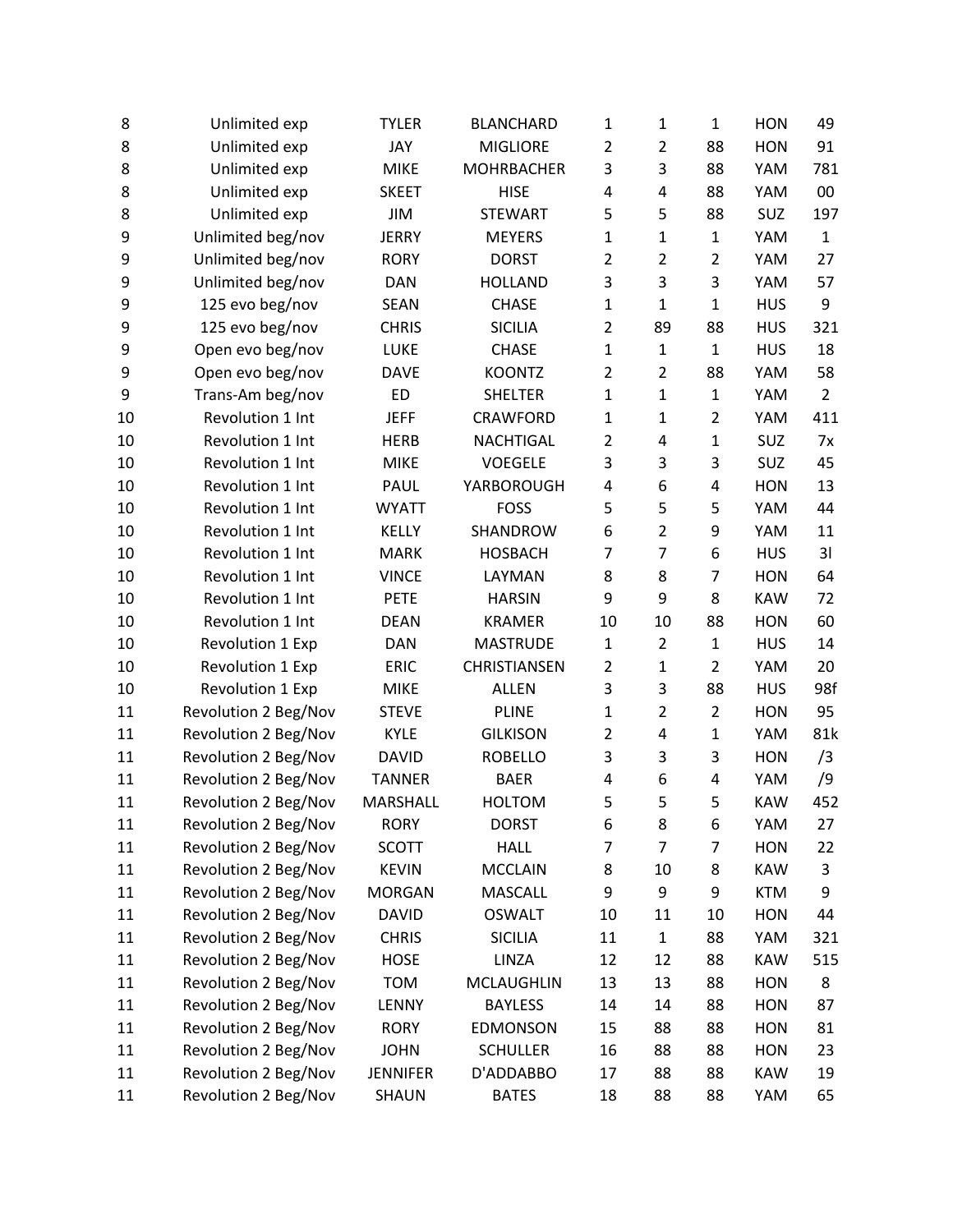| 12 | 125 evo exp      | LUKE           | RANSOM              | 1              | $\overline{2}$ | $\overline{2}$ | <b>HUS</b> | 441  |
|----|------------------|----------------|---------------------|----------------|----------------|----------------|------------|------|
| 12 | 125 evo exp      | <b>MARK</b>    | SULLIVAN            | $\overline{2}$ | $\mathbf{1}$   | 3              | YAM        | 675  |
| 12 | 125 evo exp      | <b>DOUG</b>    | <b>RIDDLE</b>       | 3              | 4              | 1              | <b>HON</b> | 7d   |
| 12 | 125 evo exp      | <b>STEVE</b>   | <b>MILES</b>        | 4              | 3              | 88             | YAM        | 805  |
| 12 | 4-stroke evo int | <b>JAN</b>     | <b>BABENDERERDE</b> | 1              | $\mathbf{1}$   | $\mathbf{1}$   | YAM        | 612  |
| 12 | 4-stroke evo int | <b>KEEDEN</b>  | <b>RENION</b>       | 2              | 3              | $\overline{2}$ | <b>HON</b> | 789  |
| 12 | 4-stroke evo int | <b>SHANE</b>   | <b>PAASCH</b>       | 3              | $\overline{2}$ | 88             | <b>KAW</b> | 555  |
| 12 | 4-stroke evo exp | <b>BOBBY</b>   | <b>GRAVELY</b>      | $\mathbf{1}$   | $\mathbf 1$    | $\mathbf{1}$   | <b>HON</b> | 95   |
| 12 | 4-stroke evo exp | <b>MIKE</b>    | <b>MOHRBACHER</b>   | $\overline{2}$ | 88             | 88             | <b>HON</b> | 781  |
| 12 | Evo Open Age int | <b>GABE</b>    | <b>SMITH</b>        | $\mathbf{1}$   | $\mathbf{1}$   | $\overline{2}$ | <b>MAC</b> | 53   |
| 12 | Evo Open Age int | <b>CODY</b>    | <b>JENSEN</b>       | $\overline{2}$ | 3              | $\mathbf{1}$   | YAM        | 111  |
| 12 | Evo Open Age int | <b>GRAYSON</b> | <b>HART JR</b>      | 3              | $\overline{2}$ | 3              | <b>HUS</b> | 547  |
| 12 | Evo Open Age int | WARREN         | LEW (JR)            | 4              | 5              | 4              | YAM        | 198  |
| 12 | Evo Open Age int | <b>DAVID</b>   | ANDERSON            | 5              | 4              | 5              | SUZ        | 17   |
| 12 | Evo Open Age int | <b>CASEY</b>   | <b>PARKER</b>       | 6              | 88             | 88             | <b>HUS</b> | 15   |
| 12 | Evo Open Age int | <b>CHRIS</b>   | <b>DUTY</b>         | 7              | 88             | 88             | YAM        | 72   |
| 12 | Evo Open Age exp | KELLY          | <b>YOUNG</b>        | $\mathbf{1}$   | $\mathbf{1}$   | $\mathbf{1}$   | YAM        | 4x   |
| 12 | Evo Open Age exp | <b>KYLE</b>    | <b>SCHIBIG</b>      | $\overline{2}$ | $\overline{2}$ | $\overline{2}$ | <b>HON</b> | 600  |
| 12 | Evo Open Age exp | <b>NATHAN</b>  | <b>SCHIBIG</b>      | 3              | 3              | 3              | YAM        | /12  |
| 13 | +40 evo beg/nov  | <b>PATRICK</b> | <b>HOWLAND</b>      | $\mathbf{1}$   | $\mathbf{1}$   | $\overline{2}$ | SUZ        | 13   |
| 13 | +40 evo beg/nov  | <b>JERRY</b>   | <b>MEYERS</b>       | $\overline{2}$ | 88             | 1              | YAM        | 188  |
| 13 | +60 evo beg/nov  | DANIEL         | PATTERSON           | $\mathbf{1}$   | $\mathbf{1}$   | 1              | YAM        | 831  |
| 13 | +60 evo beg/nov  | WARREN         | <b>CHASE</b>        | $\overline{2}$ | $\overline{2}$ | 3              | <b>HUS</b> | 181  |
| 13 | +60 evo beg/nov  | <b>TOM</b>     | <b>HOOKER</b>       | 3              | 4              | $\overline{2}$ | <b>KAW</b> | 515  |
| 13 | +60 evo beg/nov  | <b>DAN</b>     | <b>HOLLAND</b>      | 4              | 3              | 4              | YAM        | 57   |
| 13 | +60 evo beg/nov  | JIM            | <b>MERCIER</b>      | 5              | 5              | 5              | <b>MAC</b> | 69   |
| 13 | +60 evo beg/nov  | <b>RICK</b>    | <b>FIELD</b>        | 6              | 8              | 6              | <b>HUS</b> | 26t  |
| 13 | +60 evo beg/nov  | <b>JOHN</b>    | <b>SCHULLER</b>     | 7              | 6              | 8              | MAC        | 23   |
| 13 | +60 evo beg/nov  | <b>BILL</b>    | <b>ELKINS</b>       | 8              | 9              | $\overline{7}$ | MAC        | 54   |
| 13 | +60 evo beg/nov  | <b>DAVID</b>   | <b>PECK</b>         | 9              | $\overline{7}$ | 88             | <b>BUL</b> | 81   |
| 13 | +60 evo beg/nov  | <b>KEN</b>     | <b>HOEHN</b>        | 10             | 88             | 88             | YAM        | v55  |
| 14 | Revolution 2 Int | <b>CHRIS</b>   | <b>SICILIA</b>      | 1              |                | 88             | <b>HUS</b> | 321  |
| 14 | Revolution 2 Int | <b>APRIL</b>   | ZASTRO              | 2              | $\mathbf{1}$   | $\mathbf{1}$   | <b>KAW</b> | /515 |
| 14 | Revolution 2 Int | TAB            | <b>YOUNG</b>        | 3              | $\overline{c}$ | 3              | <b>HON</b> | 5x   |
| 14 | Revolution 2 Int | <b>ROGER</b>   | <b>EVENS</b>        | 4              | 8              | $\overline{2}$ | <b>HON</b> | 389  |
| 14 | Revolution 2 Int | <b>BILL</b>    | CARTER              | 5              | 6              | 4              | <b>KAW</b> | 72   |
| 14 | Revolution 2 Int | <b>GRANT</b>   | <b>ELSWORTH</b>     | 6              | 5              | 5              | <b>HON</b> | 21   |
| 14 | Revolution 2 Int | KELLY          | SHANDROW            | 7              | 4              | 6              | <b>HON</b> | 37   |
| 14 | Revolution 2 Int | <b>JASON</b>   | <b>BROGOITTI</b>    | 8              | 7              | 8              | <b>HON</b> | 515  |
| 14 | Revolution 2 Int | <b>WILL</b>    | CARMAN              | 9              | 12             | 7              | AJS        | 314  |
| 14 | Revolution 2 Int | <b>BLAKE</b>   | <b>HALL</b>         | 10             | 11             | 10             | <b>HON</b> | 509  |
| 14 | Revolution 2 Int | GARRETT        | <b>OSWALT</b>       | 11             | 13             | 9              | <b>HON</b> | 824  |
| 14 | Revolution 2 Int | <b>MARTY</b>   | <b>COOKSON</b>      | 12             | 3              | 88             | <b>HON</b> | 63   |
| 14 | Revolution 2 Int | <b>MARK</b>    | <b>HOSBACH</b>      | 13             | 14             | 11             | <b>KAW</b> | 1x   |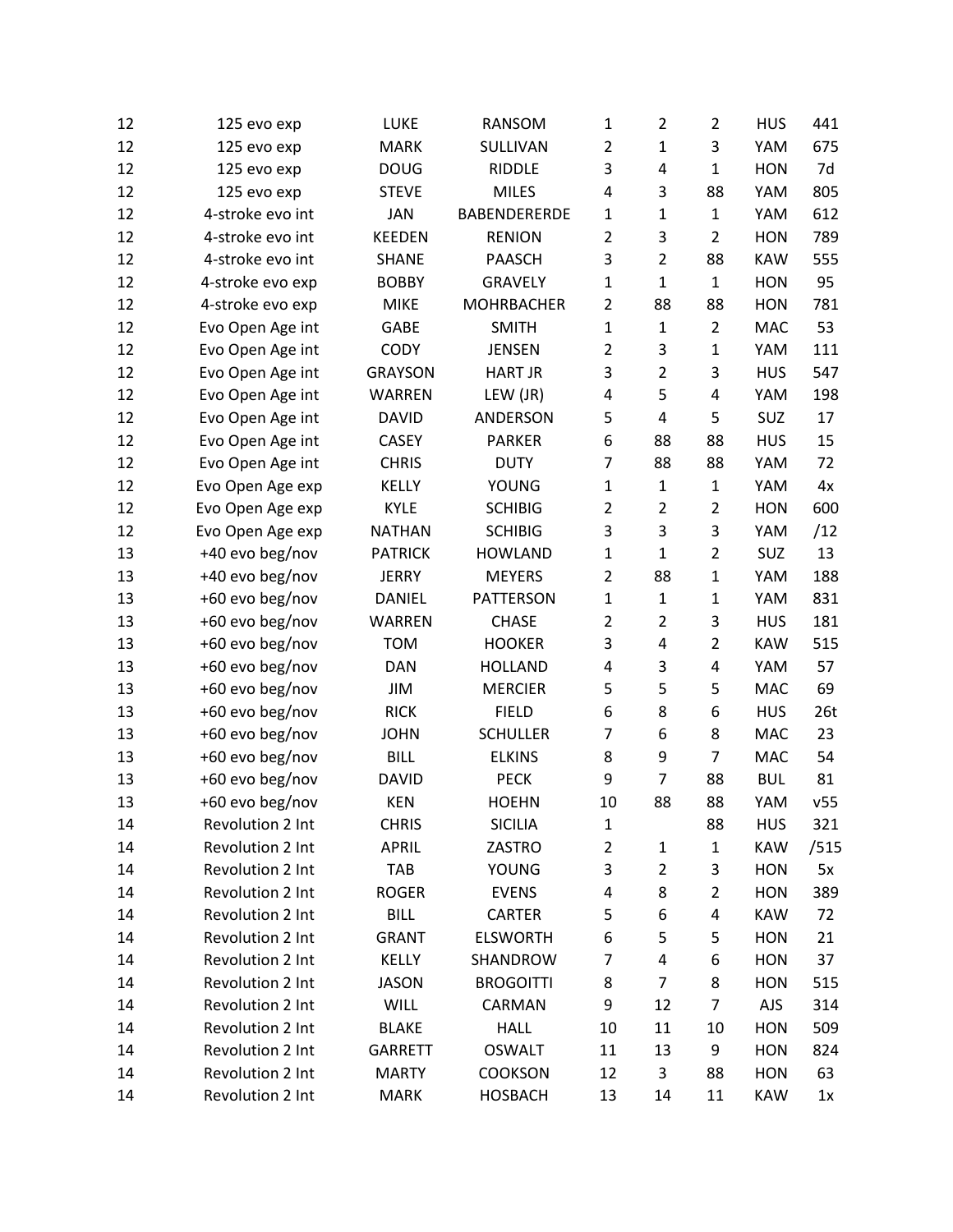| 14 | Revolution 2 Int     | <b>MIKE</b>      | <b>MCGREGOR</b>    | 14             | 16             | 12             | YAM        | 835 |
|----|----------------------|------------------|--------------------|----------------|----------------|----------------|------------|-----|
| 14 | Revolution 2 Int     | <b>DALE</b>      | <b>DEINES</b>      | 15             | 9              | 88             | <b>HON</b> | 24  |
| 14 | Revolution 2 Int     | <b>MIKE</b>      | <b>VOEGELE</b>     | 16             | 10             | 88             | SUZ        | 45  |
| 14 | Revolution 2 Int     | <b>JEFF</b>      | <b>OSBORN</b>      | 17             | 18             | 13             | <b>HON</b> | 60  |
| 14 | Revolution 2 Int     | <b>BOB</b>       | <b>BOSSERMAN</b>   | 18             | 17             | 15             | <b>HUS</b> | 606 |
| 14 | Revolution 2 Int     | <b>DAVID</b>     | WEBER              | 19             | 19             | 14             | <b>HON</b> | 269 |
| 14 | Revolution 2 Int     | <b>JOE</b>       | <b>HARRISON</b>    | 20             | 15             | 88             | <b>KAW</b> | 59  |
| 15 | Revolution 1 Beg/Nov | SAM              | <b>FURER</b>       | $\mathbf{1}$   | $\overline{2}$ | $\mathbf{1}$   | YAM        | 11  |
| 15 | Revolution 1 Beg/Nov | <b>VANCE</b>     | <b>KINCHEN</b>     | $\overline{2}$ | 3              | $\overline{2}$ | <b>HON</b> | 17  |
| 15 | Revolution 1 Beg/Nov | LUKE             | <b>CHASE</b>       | 3              | 4              | 3              | <b>HUS</b> | 18  |
| 15 | Revolution 1 Beg/Nov | RANDALL          | <b>EVANS</b>       | 4              | $\mathbf{1}$   | 6              | <b>HON</b> | 22  |
| 15 | Revolution 1 Beg/Nov | <b>ED</b>        | CASSADY            | 5              | $\overline{7}$ | 4              | <b>KAW</b> | 92  |
| 15 | Revolution 1 Beg/Nov | <b>STEVEN</b>    | <b>DUNLAVY II</b>  | 6              | 88             | 5              | <b>HUS</b> | 44d |
| 15 | Revolution 1 Beg/Nov | <b>DAVID</b>     | <b>ROBELLO</b>     | 7              | 5              | 88             | <b>HON</b> | 8   |
| 15 | Revolution 1 Beg/Nov | <b>RORY</b>      | <b>EDMONSON</b>    | 8              | 6              | 88             | <b>HON</b> | 81  |
| 15 | Revolution 1 Beg/Nov | <b>JOE</b>       | <b>KOENIG</b>      | 9              | 8              | 88             | <b>MAC</b> | 1x  |
| 15 | Revolution 1 Beg/Nov | <b>CATHERINE</b> | <b>DUNLAVY</b>     | 10             | 9              | 88             | <b>HON</b> | 44  |
| 15 | Revolution 1 Beg/Nov | <b>NATHAN</b>    | <b>TAYLOR</b>      | 11             | 88             | 88             | <b>HUS</b> | 820 |
| 16 | 250 evo exp          | <b>BLAKE</b>     | <b>KELLEY</b>      | $\mathbf{1}$   | $\mathbf 1$    | $\mathbf{1}$   | YAM        | /12 |
| 16 | 250 evo exp          | <b>KYLE</b>      | <b>SCHIBIG</b>     | $\overline{2}$ | 3              | $\overline{2}$ | <b>HON</b> | 600 |
| 16 | 250 evo exp          | <b>MARK</b>      | SULLIVAN           | 3              | $\overline{2}$ | 3              | YAM        | 675 |
| 16 | 250 evo exp          | <b>MIKE</b>      | <b>ROBINSON</b>    | 4              | $\overline{4}$ | 88             | <b>HON</b> | 39  |
| 16 | 250 evo int          | <b>GRAYSON</b>   | <b>HART JR</b>     | $\mathbf{1}$   | $\mathbf{1}$   | $\mathbf{1}$   | <b>HUS</b> | 547 |
| 16 | 250 evo int          | <b>DAVID</b>     | ANDERSON           | $\overline{2}$ | 4              | $\overline{2}$ | SUZ        | 17  |
| 16 | 250 evo int          | <b>MATT</b>      | <b>WITHERSPOON</b> | 3              | 3              | 5              | YAM        | 274 |
| 16 | 250 evo int          | <b>CRAIG</b>     | <b>INGRAM</b>      | 4              | 6              | 3              | <b>MAC</b> | 82n |
| 16 | 250 evo int          | <b>AARON</b>     | <b>RUSSEL</b>      | 5              | $\overline{7}$ | 4              | YAM        | 182 |
| 16 | 250 evo int          | <b>BENJAMIN</b>  | LEAK               | 6              | $\overline{2}$ | 88             | YAM        | /58 |
| 16 | 250 evo int          | <b>JEFF</b>      | <b>MCCLAIN</b>     | 7              | 5              | 88             | <b>HON</b> | 671 |
| 16 | 250 evo int          | WARREN           | LEW (JR)           | 8              | 8              | 88             | YAM        | 198 |
| 16 | 250 evo int          | <b>WILLIE</b>    | <b>PARRISH</b>     | 9              | 9              | 88             | YAM        | 12  |
| 16 | 250 evo int          | <b>WOODY</b>     | ANDREWS            | 10             | 88             | 88             | YAM        | 11x |
| 17 | Revolution 2 Exp     | <b>KELLY</b>     | <b>YOUNG</b>       | $\mathbf{1}$   | 3              | 1              | <b>HON</b> | 5x  |
| 17 | Revolution 2 Exp     | CRAIG            | <b>SCHEIBNER</b>   | $\overline{2}$ | 6              | $\overline{2}$ | <b>HON</b> | 21  |
| 17 | Revolution 2 Exp     | <b>RANDY</b>     | <b>HUBBARD</b>     | 3              | 8              | 3              | <b>KAW</b> | 571 |
| 17 | Revolution 2 Exp     | <b>JOSH</b>      | <b>DOUGHERTY</b>   | 4              | $\mathbf 1$    | 88             | <b>HON</b> | 69  |
| 17 | Revolution 2 Exp     | <b>GARHETT</b>   | CARTER             | 5              | $\overline{2}$ | 88             | <b>HON</b> | 738 |
| 17 | Revolution 2 Exp     | <b>GRAYSON</b>   | <b>HART</b>        | 6              | 4              | 88             | <b>HON</b> | 57  |
| 17 | Revolution 2 Exp     | <b>JOSH</b>      | <b>EDMONSON</b>    | 7              | 5              | 88             | <b>HON</b> | 158 |
| 17 | Revolution 2 Exp     | <b>MIKE</b>      | <b>DOUGHERTY</b>   | 8              | $\overline{7}$ | 88             | YAM        | 10  |
| 17 | Revolution 2 Exp     | <b>RODNEY</b>    | KELLER             | 9              | 9              | 88             | <b>HON</b> | 28  |
| 17 | Revolution 2 Exp     | <b>STEVE</b>     | <b>MILES</b>       | 10             | 10             | 88             | YAM        | 805 |
| 17 | Revolution 2 Exp     | <b>BLAKE</b>     | LANDON             | 11             | 88             | 88             | <b>HON</b> | X   |
| 17 | Revolution 2 Exp     | LARRY            | CHATHHAM           | 12             | 88             | 88             | YAM        | 77  |